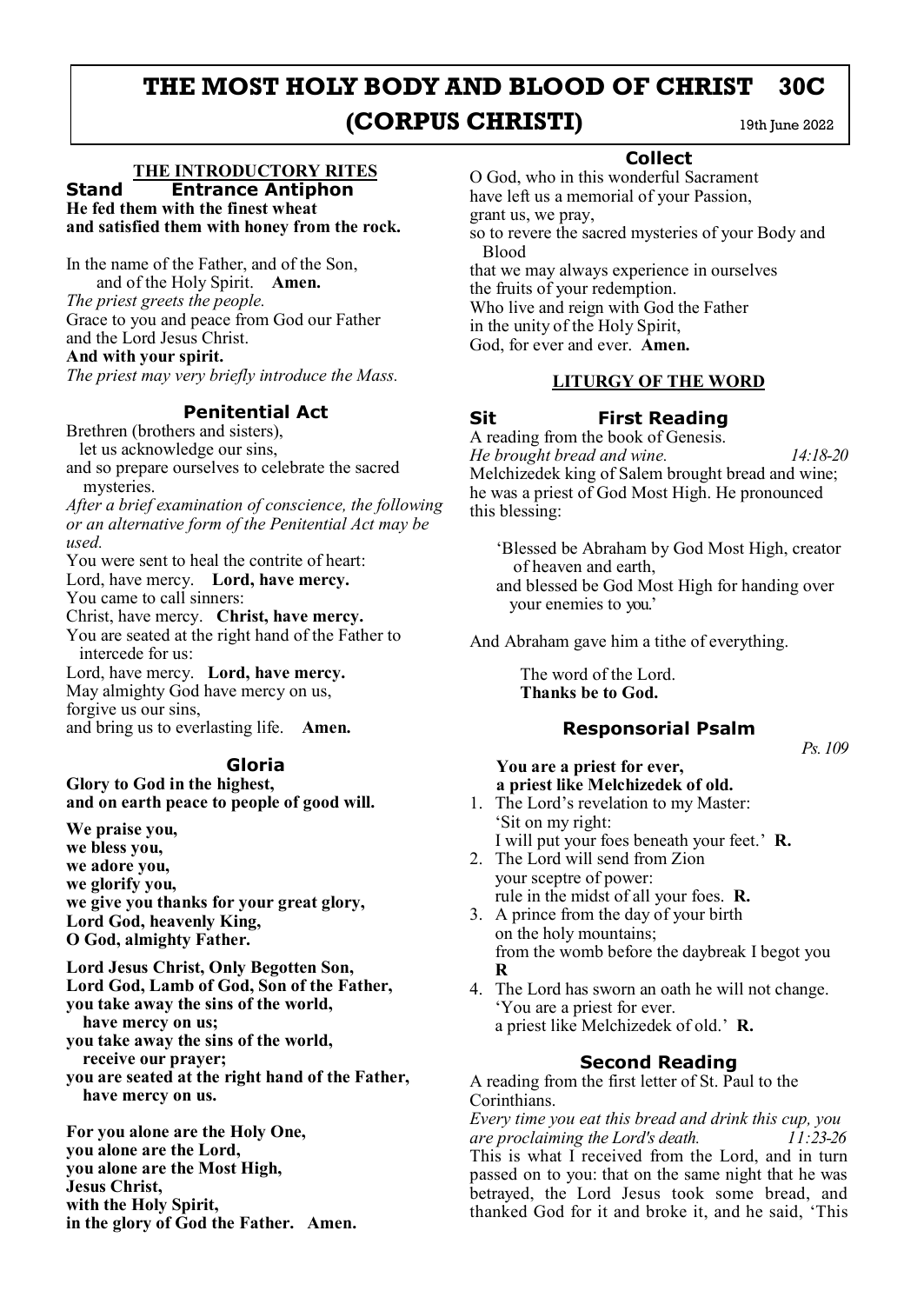is my body, which is for you; do this as a memorial of me.' In the same way he took the cup after supper, and said, 'This cup is the new covenant in my blood. Whenever you drink it, do this as a memorial of me.' Until the Lord comes, therefore, every time you eat this bread and drink this cup, you are proclaiming his death.

> The word of the Lord. **Thanks be to God.**

*If the sequence Send Forth, O Zion (Lauda Sion) is said or sung remain seated.* 

**Sequence** (Optional)

(Shorter form) Behold the bread of angels, sent For pilgrims in their banishment, The bread for God's true children meant,

 That may not unto dogs be given: Oft in the olden types foreshadowed; In Isaac on the altar bowed, And in the ancient paschal food, And in the manna sent from heaven.

Come then, good shepherd, bread divine, Still show to us thy mercy sign; Oh, feed us still, still keep us thine; So may we see thy glories shine In fields of immortality;

O thou, the wisest, mightiest, best, Our present food, our future rest, Come, make us each thy chosen guest, Co-heirs of thine, and comrades blest With saints whose dwelling is with thee.

## **Stand Gospel Acclamation**

**Alleluia, alleluia!**

**I am the living bread which has come down from heaven,**

**says the Lord.**

**Anyone who eats this bread will live for ever. Alleluia!**

#### **Gospel**

The Lord be with you.

**And with your spirit.**

A reading from the holy Gospel according to Luke. **Glory to you, O Lord.**

*They all ate as much as they wanted. 9:11-17* Jesus made the crowds welcome and talked to them about the kingdom of God; and he cured those who were in need of healing.

It was late afternoon when the Twelve came to him and said, 'Send the people away, and they can go to the villages and farms round about to find lodging and food; for we are in a lonely place here.' He replied, 'Give them something to eat yourselves.' But they said, 'We have no more than five loaves and two fish, unless we are to go ourselves and buy food for all these people.' For there were about five thousand men. But he said to his disciples, 'Get them to sit down in parties of about fifty.' They did so and made them all sit down. Then he took the five loaves and the two fish, raised his

eyes to heaven, and said the blessing over them; then he broke them and handed them to his disciples to distribute among the crowd. They all ate as much as they wanted, and when the scraps remaining were collected they filled twelve baskets.

The Gospel of the Lord.

**Praise to you, Lord Jesus Christ.**

#### **Sit Homily**

#### **Stand Profession of Faith**

**I believe in one God, the Father almighty, maker of heaven and earth, of all things visible and invisible.**

**I believe in one Lord Jesus Christ, the Only Begotten Son of God, born of the Father before all ages. God from God, Light from Light, true God from true God, begotten, not made, consubstantial with the Father; through him all things were made. For us men and for our salvation he came down from heaven, and by the Holy Spirit was incarnate of the Virgin Mary, and became man.** *All bow.*

**For our sake he was crucified under Pontius Pilate, he suffered death and was buried, and rose again on the third day in accordance with the Scriptures. He ascended into heaven and is seated at the right hand of the Father. He will come again in glory to judge the living and the dead and his kingdom will have no end.**

**I believe in the Holy Spirit, the Lord, the giver of life, who proceeds from the Father and the Son, who with the Father and the Son is adored and glorified,**

**who has spoken through the prophets.**

**I believe in one, holy,** 

 **catholic and apostolic Church.**

**I confess one Baptism for the forgiveness of sins and I look forward to the resurrection of the dead and the life of the world to come. Amen.**

## **Prayer of the Faithful**

#### **LITURGY OF THE EUCHARIST**

*A hymn may now be sung.*

**Sit** *The priest takes the paten with the bread.* Blessed are you, Lord God of all creation, for through your goodness we have received the bread we offer you:

fruit of the earth and work of human hands, it will become for us the bread of life. **Blessed be God for ever.**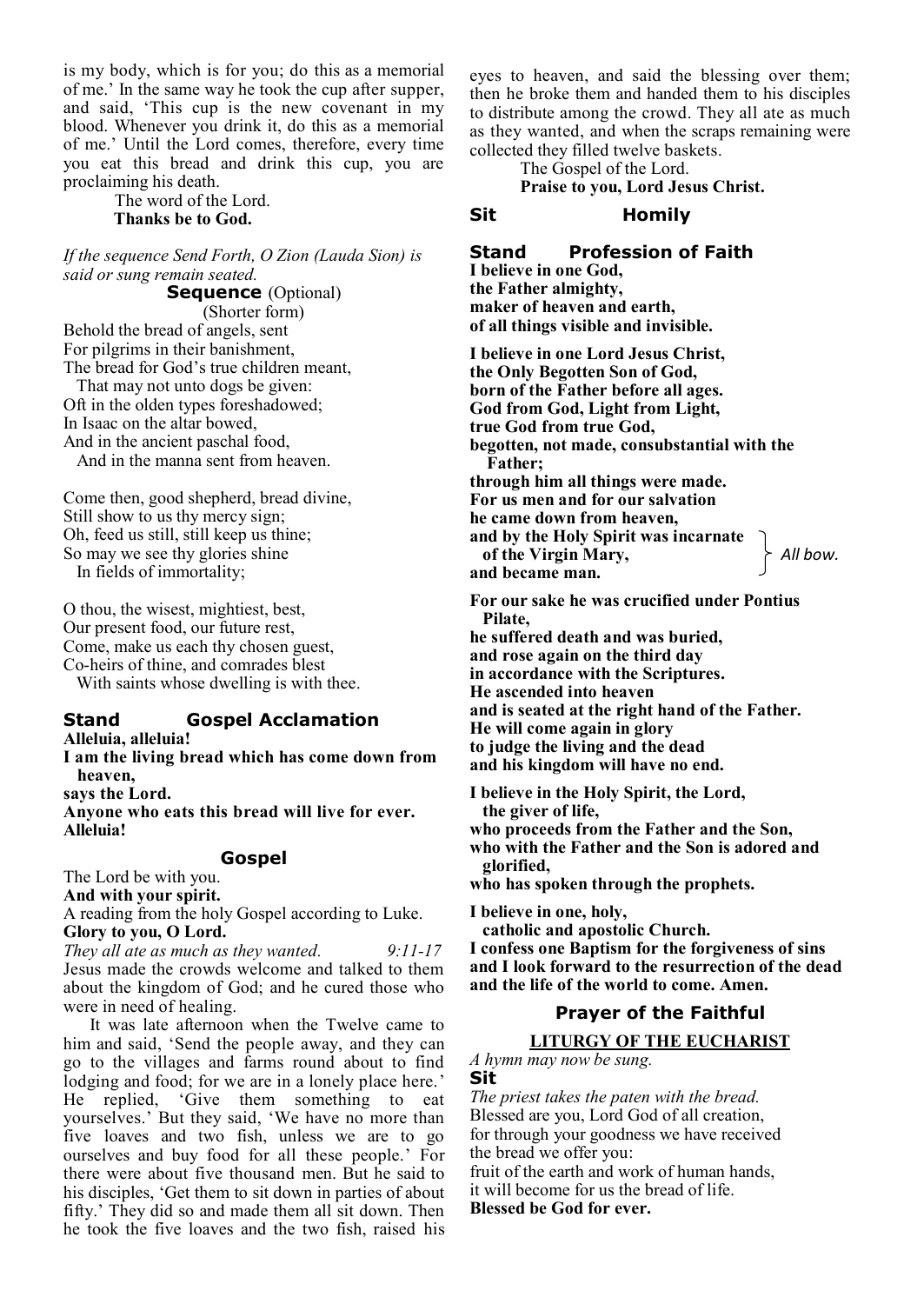*The priest pours wine and a little water into the chalice.*

*Then the priest takes the chalice and, holding it slightly raised above the altar, says:* Blessed are you, Lord God of all creation, for through your goodness we have received the wine we offer you: fruit of the vine and work of human hands,

it will become our spiritual drink.

#### **Blessed be God for ever.**

*He may now incense the offerings and the altar. Afterwards the deacon or a minister incenses the priest and people.*

#### **Stand**

Pray, brethren (brothers and sisters), that my sacrifice and yours may be acceptable to God, the almighty Father. **May the Lord accept the sacrifice at your hands for the praise and glory of his name, for our good and the good of all his holy Church.**

## **Prayer over the Offerings**

Grant your Church, O Lord, we pray, the gifts of unity and peace, whose signs are to be seen in mystery in the offerings we here present. Through Christ our Lord. **Amen.**

#### *The priest may use the following or an alternative.* **Eucharistic Prayer II Preface II of the Most Holy Eucharist**

The Lord be with you. **And with your spirit.** Lift up your hearts. **We lift them up to the Lord.** Let us give thanks to the Lord our God. **It is right and just.**

It is truly right and just, our duty and our salvation, always and everywhere to give you thanks, Lord, holy Father, almighty and eternal God, through Christ our Lord.

For at the Last Supper with his Apostles, establishing for the ages to come the saving memorial of the Cross,

he offered himself to you as the unblemished Lamb, the acceptable gift of perfect praise.

Nourishing your faithful by this sacred mystery, you make them holy, so that the human race, bonded by one world, may be enlightened by one faith and united by one bond of charity.

And so, we approach the table of this wondrous Sacrament,

so that, bathed in the sweetness of your grace, we may pass over to the heavenly realities here foreshadowed.

Therefore, all creatures of heaven and earth sing a new song in adoration, and we, with all the host of Angels, cry out, and without end we acclaim:

**Holy, Holy, Holy Lord God of hosts. Heaven and earth are full of your glory. Hosanna in the highest. Blessed is he who comes in the name of the Lord. Hosanna in the highest. Kneel** You are indeed Holy, O Lord,

the fount of all holiness.

Make holy, therefore, these gifts, we pray, by sending down your Spirit upon them like the dewfall, so that they may become for us the Body and  $\Phi$  Blood of our Lord, Jesus Christ.

At the time he was betrayed and entered willingly into his Passion, he took bread and, giving thanks, broke it, and gave it to his disciples, saying:

Take this, all of you, and eat of it, for this is my Body, which will be given up for you.

In a similar way, when supper was ended, he took the chalice, and, once more giving thanks, he gave it to his disciples, saying:

Take this, all of you, and drink from it, for this is the chalice of my Blood, the Blood of the new and eternal covenant, which will be poured out for you and for many for the forgiveness of sins.

Do this in memory of me.

The mystery of faith. *All respond with the following or one of the alternatives* **We proclaim your Death, O Lord, and profess your Resurrection until you come again.**

Therefore, as we celebrate the memorial of his Death and Resurrection, we offer you, Lord, the Bread of life and the Chalice of salvation, giving thanks that you have held us worthy to be in your presence and minister to you.

Humbly we pray that, partaking of the Body and Blood of Christ, we may be gathered into one by the Holy Spirit.